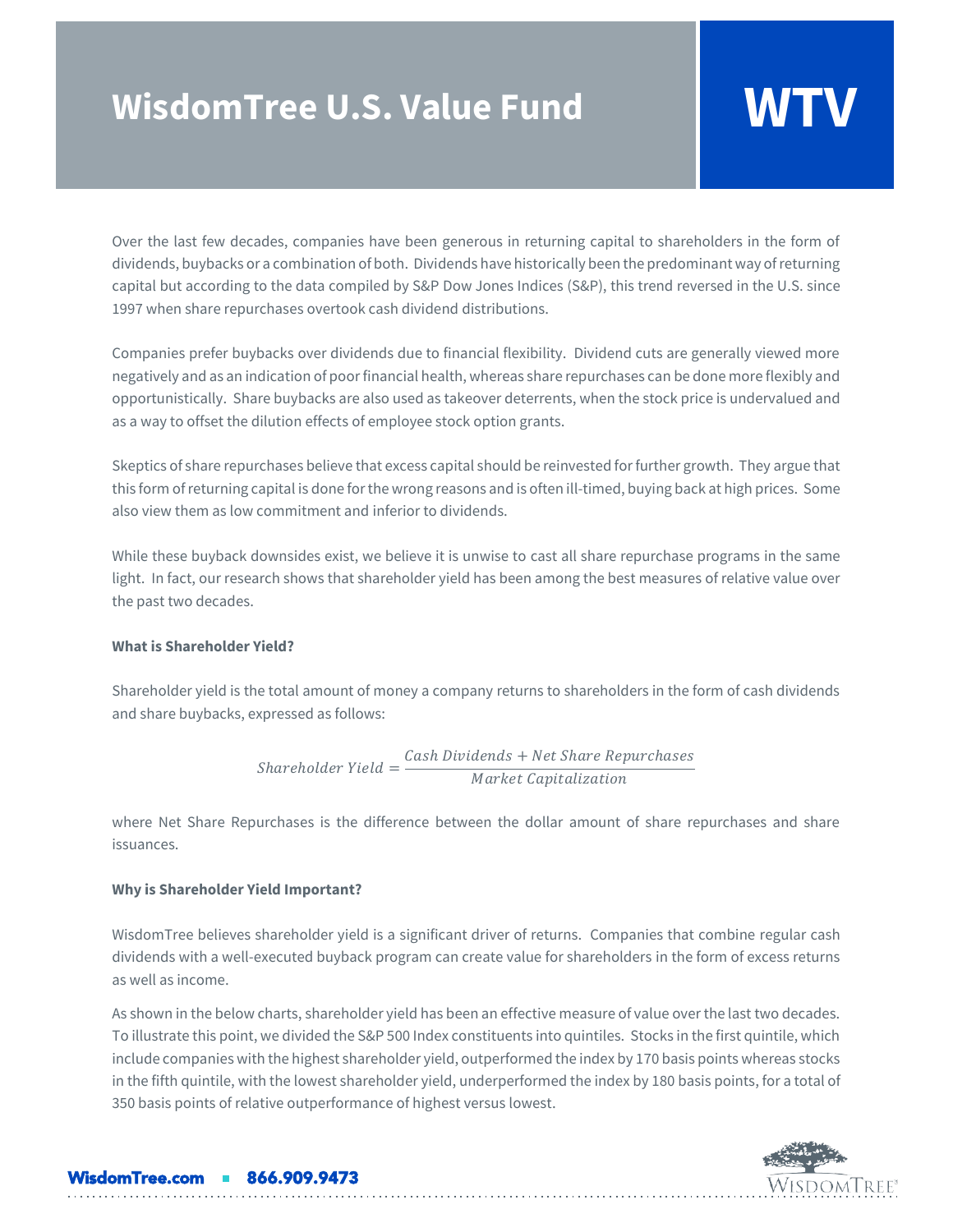

Source: WisdomTree. Past performance is not indicative of future results. You cannot invest directly in an index. WisdomTree, its affiliates and their independent providers are not liable for any informational errors, incompleteness or delays or for any actions taken in reliance on information contained herein. Top and bottom quintiles are shown for simplicity.

### **WisdomTree U.S. Value Fund (WTV) Investment Methodology**

WisdomTree.com **Resear 866.909.9473** 

The WisdomTree U.S. Value Fund (WTV) seeks income and capital appreciation. WTV is a quantitative actively managed strategy that invests primarily in large- and mid-capitalization U.S. companies with high total shareholder yield and favorable quality characteristics, such as return on equity (ROE) and return on assets (ROA). To avoid companies that finance share buybacks by issuing debt, the strategy ranks stocks based on both metrics and applies a qualitative risk management overlay.

The Fund's portfolio is reconstituted and rebalanced on annual basis, although a more active approach may be taken depending on market conditions and investment opportunities.

Review & select the top 100-200 companies based on the Composite Score Rank companies on Quality & Shareholder Yield metrics. Create a composite score on 50/50 Quality and Shareholder Yield 800 largest U.S. midto large-market capitalization companies

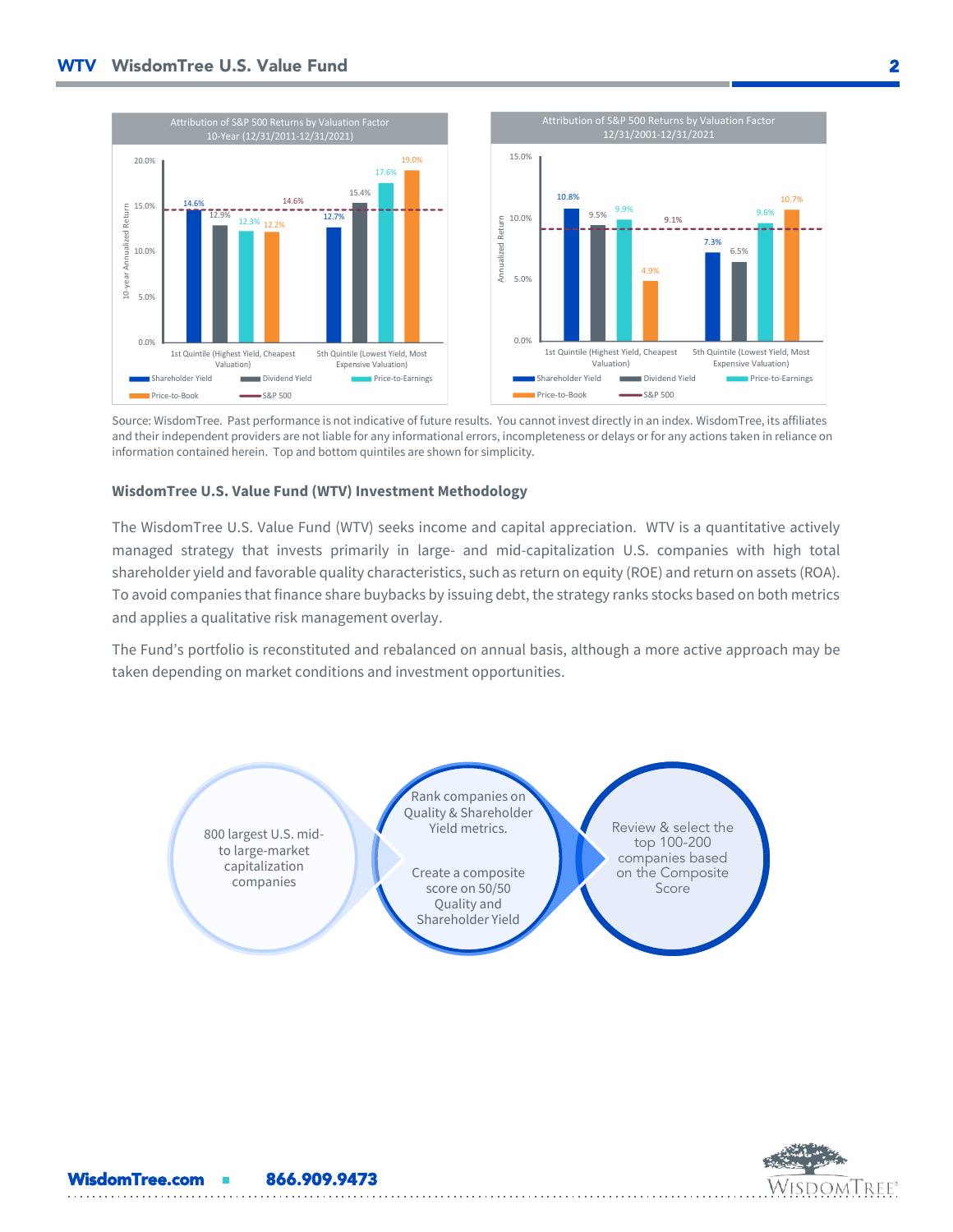# **Adding a U.S. Value Strategy to Your Portfolio**

WTV incorporates Warren Buffett's philosophy of investing in high quality businesses at reasonable valuations and well executed share buyback programs that are done at the right prices and for the right reasons. This is evident in WTV fundamental characteristics. WTV currently offers investors higher quality and higher capital returns at discounted valuations relative to benchmark indexes.

| Characteristics (as of 3/31/2022) |                                     |                                    |                          |                             |                      |                            |                                   |
|-----------------------------------|-------------------------------------|------------------------------------|--------------------------|-----------------------------|----------------------|----------------------------|-----------------------------------|
|                                   | <b>Price/Earnings</b><br>(Trailing) | <b>Price/Earnings</b><br>(Forward) | <b>Dividend</b><br>Yield | <b>Net Buyback</b><br>Yield | Shareholder<br>Yield | Return on<br><b>Equity</b> | <b>Return on</b><br><b>Assets</b> |
| Wisdom Tree U.S. Value Fund       | 11.21                               | 12.09                              | 1.77                     | 7.02                        | 8.79                 | 21.48                      | 3.43                              |
| <b>S&amp;P 500 Index</b>          | 21.72                               | 19.80                              | 1.32                     | 1.77                        | 3.09                 | 19.36                      | 4.30                              |
| Russell 1000 Index                | 21.21                               | 19.61                              | 1.28                     | 1.60                        | 2.88                 | 18.37                      | 4.09                              |
| Russell 1000 Value Index          | 16.39                               | 15.31                              | 1.87                     | 1.54                        | 3.41                 | 14.48                      | 2.97                              |

Source: WisdomTree, FactSet

The strategy offers differentiated sector exposure relative to the market, as measured by the S&P 500 Index, and its benchmark, the Russell 1000 Value Index.

| WTV Over/Under-Weight vs. S&P 500 |           |         | WTV Over/Under-Weight vs. Russell 1000 Value Index |           |      |  |  |  |
|-----------------------------------|-----------|---------|----------------------------------------------------|-----------|------|--|--|--|
| <b>Financials</b>                 |           | 17.8%   | <b>Financials</b>                                  |           | 8.1% |  |  |  |
| Materials                         |           | 4.5%    | <b>Consumer Discretionary</b>                      |           | 7.9% |  |  |  |
| Industrials                       |           | 2.9%    | Materials                                          |           | 3.1% |  |  |  |
| Energy                            |           | 2.4%    | <b>Information Technology</b>                      |           | 1.6% |  |  |  |
| <b>Consumer Discretionary</b>     |           | $0.9\%$ | Communication Services                             |           | 1.4% |  |  |  |
| <b>Communication Services</b>     | $(0.8\%)$ |         | Industrials                                        | $(0.2\%)$ |      |  |  |  |
| Health Care                       | $(1.5\%)$ |         | Energy                                             | $(0.9\%)$ |      |  |  |  |
| <b>Utilities</b>                  | $(2.3\%)$ |         | <b>Utilities</b>                                   | $(4.9\%)$ |      |  |  |  |
| <b>Real Estate</b>                | $(2.7\%)$ |         | Real Estate                                        | $(4.9\%)$ |      |  |  |  |
| <b>Consumer Staples</b>           | $(4.0\%)$ |         | <b>Consumer Staples</b>                            | $(5.4\%)$ |      |  |  |  |
| Information Technology(17.1%)     |           |         | Health Care                                        | $(5.9\%)$ |      |  |  |  |

Source: WisdomTree, FactSet, as of 3/31/2022.

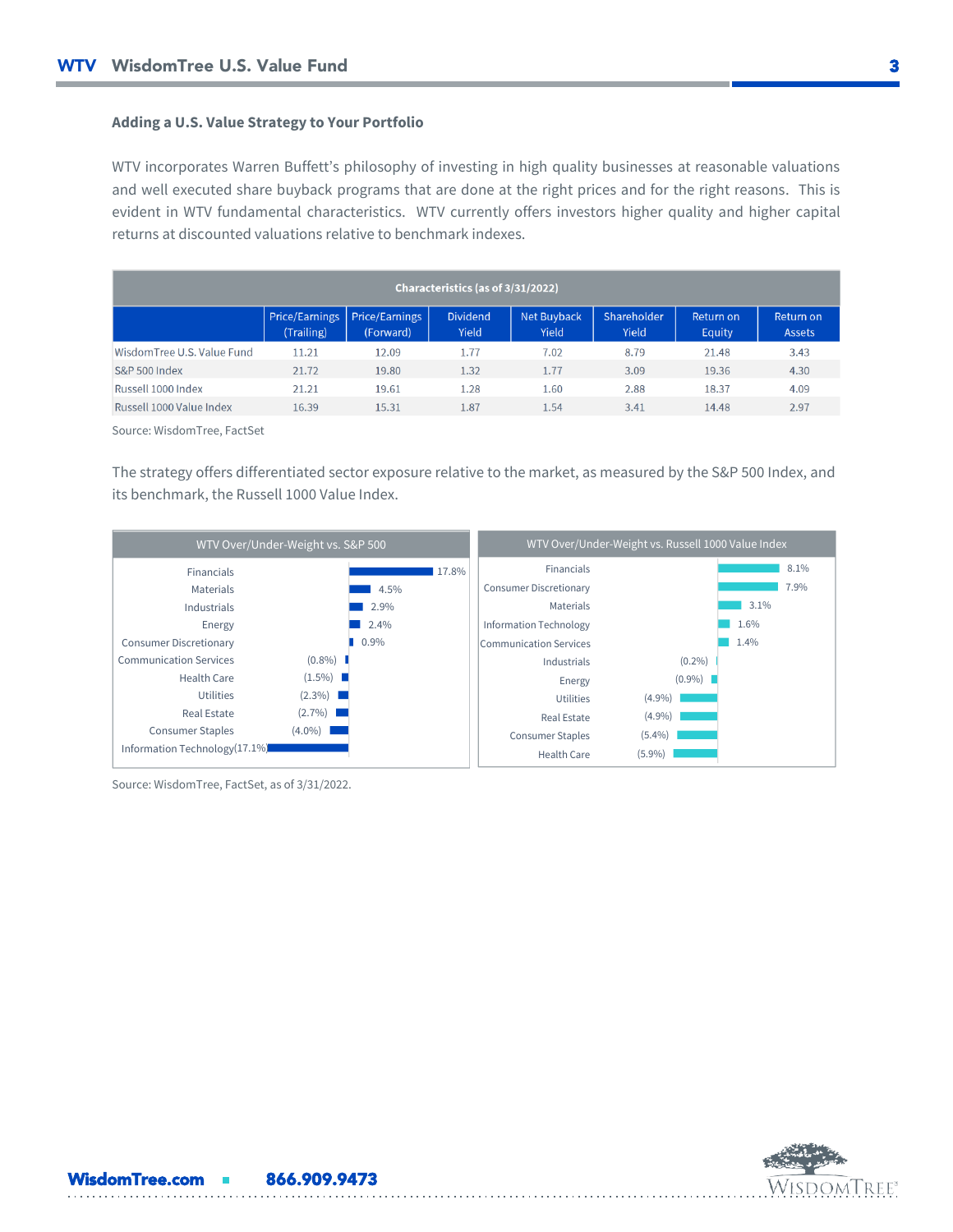# **How has WTV Performed?**

| Standardized Annual Returns (as of 3/31/2022) |        |        |        |         |                 |  |  |
|-----------------------------------------------|--------|--------|--------|---------|-----------------|--|--|
|                                               | 1 Year | 3 Year | 5 Year | 10 Year | Since Inception |  |  |
| WisdomTree U.S. Value Fund (NAV)              | 11.16% | 15.21% | 13.76% | 12.54%  | 7.99%           |  |  |
| WisdomTree U.S. Value Fund (Market Price)     | 10.93% | 15.27% | 13.78% | 12.56%  | 8.01%           |  |  |
| Russell 1000 Value Index                      | 11.67% | 13.02% | 10.29% | 11.70%  | 7.22%           |  |  |

| <b>Calendar Year Returns</b>   |           |          |          |           |          |        |           |           |       |        |
|--------------------------------|-----------|----------|----------|-----------|----------|--------|-----------|-----------|-------|--------|
|                                | 2012      | 2013     | 2014     | 2015      | 2016     | 2017   | 2018      | 2019      | 2020  | 2021   |
| Wisdom Tree US Value ETF (NAV) | 11.97%    | 30.73%   | 13.62%   | $-0.79\%$ | 8.39%    | 23.33% | $-8.04%$  | 29.75%    | 6.14% | 30.19% |
| Russell 1000 Value             | 17.51%    | 32.53%   | 13.45%   | $-3.83\%$ | 17.34%   | 13.66% | $-8.27\%$ | $26.54\%$ | 2.80% | 25.16% |
| Excess Return (NAV)            | $-5.54\%$ | $-1.80%$ | $0.17\%$ | 3.04%     | $-8.95%$ | 9.67%  | 0.23%     | 3.21%     | 3.34% | 5.03%  |

Source: WisdomTree, FactSet, as of 3/31/2022. Fund inception date: 02/23/2007. Past performance is not indicative of future results. You cannot invest directly in an index.

**Performance is historical and does not guarantee future results. Current performance may be lower or higher than quoted. Investment returns and principal value of an investment will fluctuate so that an investor's shares, when redeemed, may be worth more or less than their original cost. Performance data for the most recent month-end is available at wisdomtree.com.**

WisdomTree shares are bought and sold at market price (not NAV) and are not individually redeemed from the Fund. Total Returns are calculated using the daily 4:00pm EST net asset value (NAV). Market price returns reflect the midpoint of the bid/ask spread as of the close of trading on the exchange where Fund shares are listed. Market price returns do not represent the returns you would receive if you traded shares at other times.

### **Conclusion**

Over the long-term investment horizon, companies returning the most capital through dividends and buybacks generated excess returns for shareholders. WTV offers exposure to high shareholder yield companies with high quality characteristics at discounted valuations.

| <b>Quick Facts</b>   |                            |
|----------------------|----------------------------|
| <b>Ticker</b>        | <b>WTV</b>                 |
| <b>Exchange</b>      | <b>NYSE Arca</b>           |
| <b>Expense Ratio</b> | 0.12%                      |
| <b>Structure</b>     | Open-end ETF               |
| <b>Exposure</b>      | Mid and large-cap equities |
| Number of Holdings*  | 145                        |
| <b>Rebalancing</b>   | Annually                   |

\*Number of holdings subject to change. Data as of 3/31/2022 unless otherwise noted.

WisdomTree.com **866.909.9473** 

**We build our ETFs with proprietary methodologies, smart structures and uncommon access to provide investors with the potential for income, performance, diversification and more.**

**For more information on WTV, contact your WisdomTree representative or visit WisdomTree.com.**